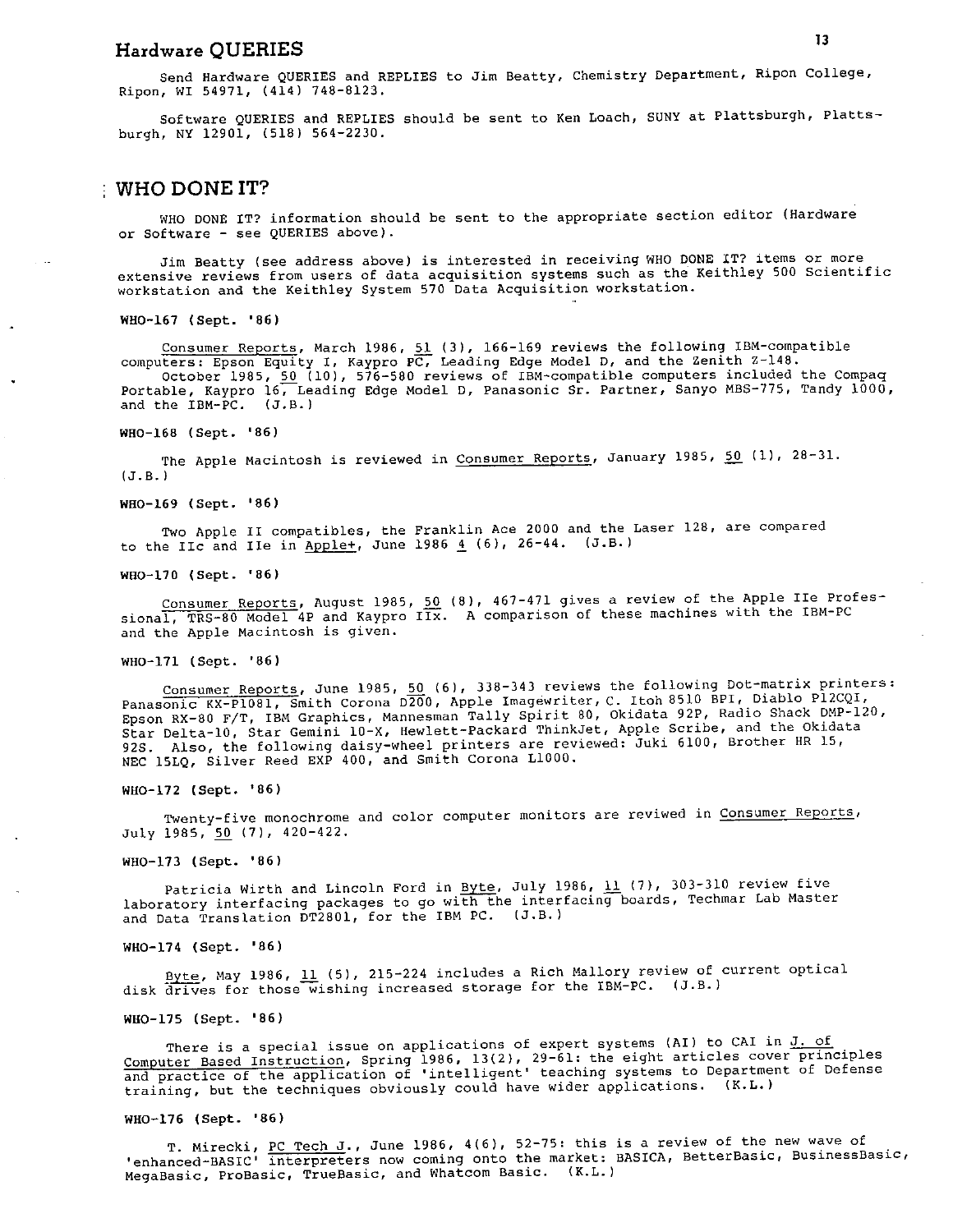WH0-177 (Sept. '86)

V. E. Wright, PC Tech J., June 1986, 4(6), 110-123: a review of Formula/One, an equation-solving system patterned after TKSolver! It can be used to solve complex systems of equations and for curve-fitting and regression analaysis. (K.L.)

WH0-178 (Sept. '86)

Byte, May 1986, 158-246: this is a group of seven articles on Mass Storage. All but one of them are on CD-ROM optical disk systems, which are beginning to come into educational and library use as data-base systems for full-text searching. (K.L.)

WH0-179 (Sept. '86)

Users of the IBM-PC should consult the Fall 1986 Special Issue of Byte for a collection of articles on technical features of the IBM-PC. The following two articles should be of special interest:

D. E. Crabb, "Annotated Bibliography of Recent Books: Technical Topics for the IBM-PC Family", idem, 11-35.

J. R. Edwards, "Public Domain Utilities", idem, 39-54: this has information on many free software utilities for the IBM-PC, with sources. (K.L.)

WB0-180 (Sept. '86)

R. E. Dessy has a continuing series of articles on instrument interfacing called 'The PC Connection" in Analytical Chemistry. So far, three parts of this series have appeared: Part I, May 1986, <u>58</u> (6), 678A-690A; Part II, June 1986, <u>idem</u>, 793A-804A; Part III, July 1986, idem, 919A-9EA. (K.L.) --

WH0-181 (Sept. '86)

The following papers and poster-computer hands-on sessions were presented at the 9th Biennial Conference on Chemical Education at Montana State University, Bozeman, Montana on July 28-30, 1986.

Stanley G. Smith and Loretta L. Jones (School of Chemical Sciences, University of Illinois, 601 S. Mathews, Urbana, IL 61801): "Computer-Assisted Videodisc Lessons in Chemistry."

H. Saltsburg, R. H. Heist, and T. Olsen, (Dept. of Chemical Engineering, University of Rochester, Rochester, NY 14627): "A New Way to Teach High School Chemistry Laboratory."

Joseph J. Lagowski, (Dept. of Chemistry, The University of Texas at Austin, Austin, TX 78712): "The Simulation of Laboratory Experiences."

Leonard J. Soltzberg, (Dept. of Chemistry, Simmons College, 300 The Fenway, Boston, MA 02115): "The Computer-Assisted Blackboard", "Far-From-Equilibrium Model Systems" and "Improving Student Attentiveness with a Classroom Computer."

William Torop (Dept. of Chemistry, West Chester University, West Chester, PA 19383): "Chemistry Laboratory Reports Using a Spreadsheet Computer Program."

David B. Shaw (Madison Area Technical College, 3550 Anderson Street, Madison, WI 53704): "Teaching the Concepts of Accuracy and Precision as You Introduce Your Computers."

Douglas A. Coe (Dept. of Chemistry and Geochemistry, Montana College of Mineral Science & Technology, Butte, MT 59701): "Numerical Methods on a Spreadsheet."

Gilbert Pollnow (Dept. of Chemistry, University of Wisconsin, Oshkosh, WI 54901): "Enjoying Chemical Data Processing with 'Minitab'."

Merlyn D. Schuh (Dept. of Chemistry, Davidson College, Davidson, NC 28036): "Biophysical Chemistry Experiment: Micro-Computer Analysed Initial Rate Kinetics of Benzene-Enhanced Unfolding of Myoglobin."

Daniel Cabrol and Claude Cachet (Universite de Nice, 06034 Nice, France), Richard Cornelius (Lebanon Valley College, Annville, PA 17003): "The Computer as a Problem-Solving Partner -- A Program Written in Prolog."

Allan L. Smith (Chemistry Dept., Drexel University, Philadelphia, PA 19104): "Undergraduate Use of Equation Solvers for Chemical Computations", "Computer-Based Molecular Graphics for Learning Molecular Structure", and "Two Computer Simulations for Learning Equilibrium and Kinetics."

Donald B. Stierle and Donald J. McBride (Dept. of Chemistry and Geochemistry, Montana College of Mineral Science and Technology, West Park Street, Butte, MT 59701): "Using Three Computer Assisted Instructional Programs in Teaching Organic Chemistry."

Edward A. Mottel (Dept. of Chemistry, Rose-Hulman Institute of Technology, Terre Haute, IN 47803-3999): "Dynamic Computer Programming: Allowing Students to Design and Solve Their Own Problems."

14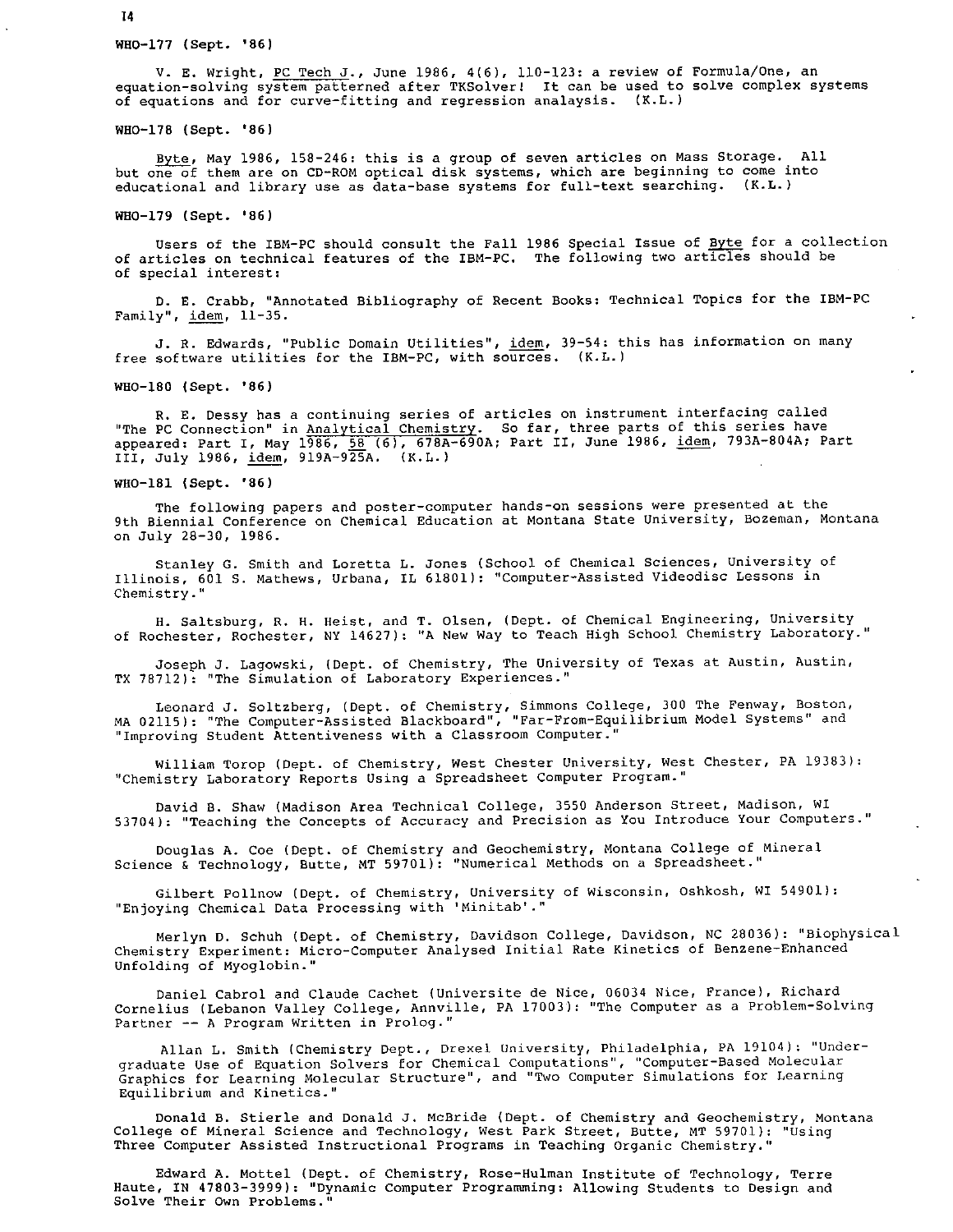Robert M. Dreyfuss (Mercy College, Dobbs Ferry, NY 10522): "Tutorial Software for General Chemistry.

Dr. Donna Bogner (Box 51, Wichita State University, Wichita, KS 67208): "So, You Only Have One Computer."

R. W. Ramette (Carleton College, Northfield, MA 55057): "Some Useful Computer Programs."

George C. Lisensky (Chemistry Dept., Beloit College, Beloit, WI 53511): "Tuning an NMR Spectrometer: A Computer Simulation" and "Using Record/Recall: Event-Driven Data Acquisition with ADALAB, Followed by Plotter or Screen Comparison of Stored Spectra."

James T. Streator (Dept. of Chemistry, Manchester College, North Manchester, IN 46962): "Computer Use in the Classroom."

J. A. Weyh and J. R. Crook (Dept. of Chemistry, Western Washington University, Bellingham, WA 98225); L. Hauge (Spokane, WA 99223): 11Reactions in Aqueous Solution."

David A. Wing (Dept. of Natural Sciences and Mathematics, Grand Canyon College, Box 11097, Phoenix, AZ 85061): <sup>11</sup> Using a Spreadsheet *in* Advanced Chemistry Courses."

John S. Martin (Dept. of Chemistry, University of Alberta, Edmonton, Alberta, Canada T6G 2G2): "Demystifying Bronsted: A Computer Course in Acid-Base Equilibrium. <sup>11</sup>

F. J. Rowe (Northport High School, Northport, NY): "Classroom Usage of Computer Graphing."

J. I. Gelder and R. E. Snelling (Dept. of Chemistry, Oklahoma State University, Stillwater, OK 74078): "A Quantitative Microcomputer Lecture Demonstration of an Equilibrium Reaction."

Nancy Whiteside Brickhouse and Derek A. Davenport (Dept. of Chemistry, Purdue University, West Lafayette, IN 47907): "The Blue-Bottle and Your Basic Phenolphthalein-phade Reaction Revisited."

Bruce w. Gutzmann and John P. Walters (Dept. of Chemistry, St. Olaf College, Northfield, MA 55057): "Chemically Driven Interfacing in the Analytical Laboratory."

J. w. Beatty (Dept. of Chemistry, Ripon College, Ripon, WI 54971): "Interfacing of Chemistry Experiments at a Small Liberal Arts College."

D. T.· Magnuson (Dept. of Chemistry, Texas A&M University, College Station, TX 77843): "Interfacing for Real-Time Data Acquisition and Analysis *in* an Undergraduate Potentiometric Titration Experiment."

John K. Estell (Dept. of Computer Science, University of Illinois, 1304 West Springfield Ave., Urbana, IL 61801): "The Operation and Modification of the Apple Paddle Input."

J. R. Amend, R. A. Howald and E. s. Hood (Chemistry Dept., Montana State University, Bozeman, MT 59717): "How Can One Spend Equipment Dollars Effectively to Bring Interfacing Into Undergraduate Labs?"

R. Roe, Jr. and w. w. Schulz (Highland Park High School, Dallas, TX 75205): "Making Computer Slide Shows."

Frank Rioux (Dept. of Chemistry, Saint John's University, Collegeville, .MN 56321): "Microcomputer Graphics and Quantum Mechanics."

Bhairav D. Joshi (Dept. of Chemistry, State University College, Geneseo, NY 14454): "Electronic Spreadsheets - New Tools for Scientific Problem Solving."

W. A. Whitla (Dept. of Chemistry, Mount Allison University, Sackville, New Brunswick, Canada, EOA 3CO): "An Inexpensive A/D Interface for the Conunodore C-64 Computer: An Automated Titration Experiment."

M. Lynn James (Dept. of Chemistry, University of Northern Colorado, Greeley, CO 80639): Symposium on "Implementing the Computer as an Integral Aid to the Chemistry Teacher."

Sherry Berman-Robinson and Lee Marek (Sandburg High School, Orland Park, IL 60462): "Computer Interfacing as Useful Tools in the Science Classroom."

R. Roe, Jr. (Highland Park High School, Dallas, TX 75205): "Making Computers and Related Technology in Integral Part of Your Classroom."

James w. Beatty and Thomas J. Oyster (Chemistry Dept., Ripon College, Ripon, WI 54971): "The First Decade of PC Usage in a Liberal Arts College Chemistry Department."

K. A. Hartman (Ames Senior High School, 20th and Ridgewood, Ames, IA 50010): "Chemical Education and the Computer: Marriage, Live-In Companion, or Peaceful Coexistence."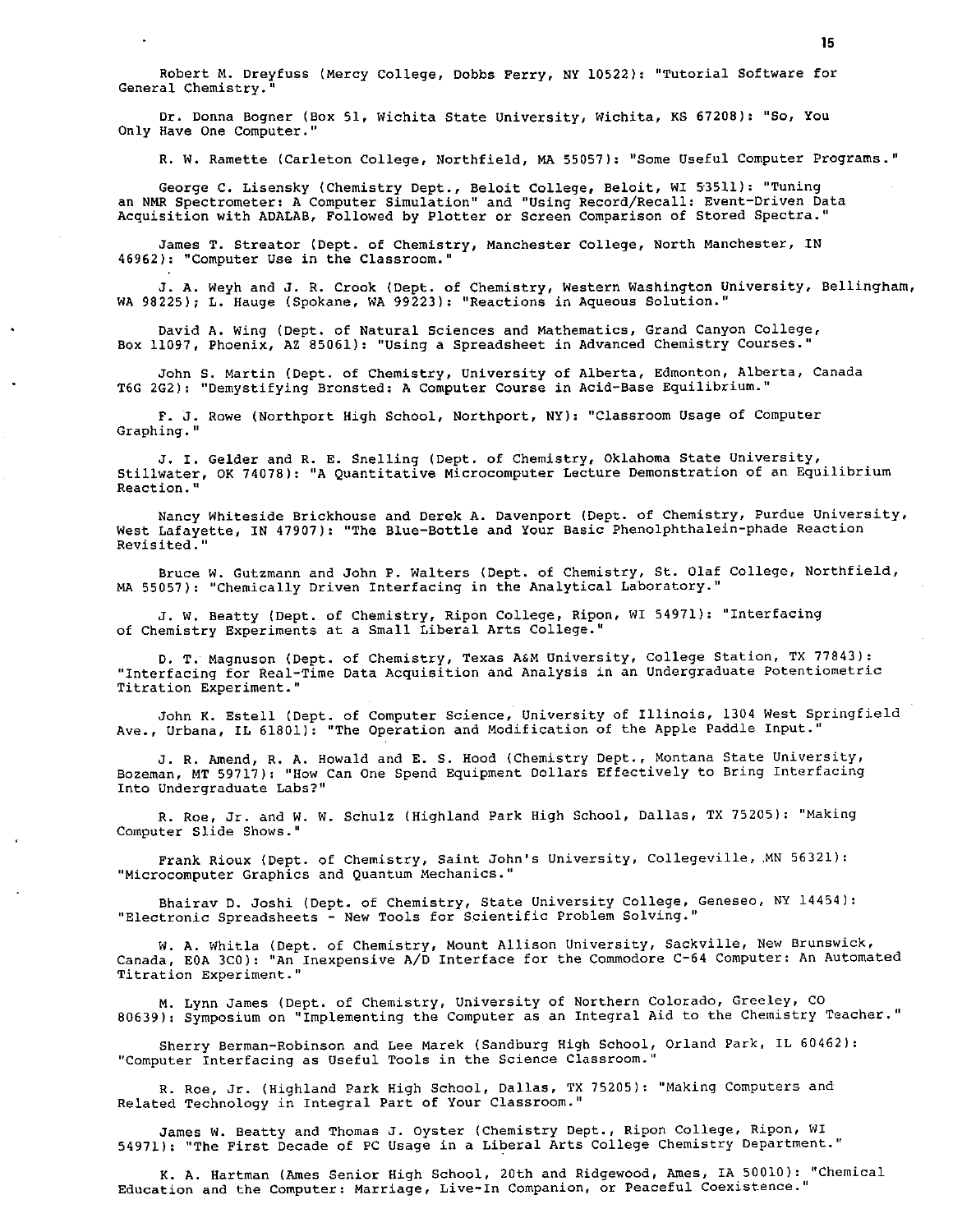Howard P. Williams and J. Emory Howell (Dept. of Chemistry, University of Southern Mississippi, Hattiesburg, MS 39406-5043), Joseph L. Russell (Dept. of Chemistry and Physics, Alcorn State University, Lorman, MS 39096): "Structured Chemical Problem Solving and Basic."

R. G. Kooser {Knox College, Galesburg, IL 61401) and R. Ditchfield (Dartmouth College, Hanover, NH 03755): "Kinetic Mechanism Modeling on the Macintosh."

Dr. Larry M. Julien (Dept. of Chemistry and Chemical Engineering, Michigan Technological University, Houghton, MI 49931): "Animated Interactive Simulations of Chemical Phenomena on Microcomputers."

F. J. Juergens (Dept. of Chemistry, University of Wisconsin-Madison), J. I. Gelder (Dept. of Chemistry, Oklahoma State University) and S. Sellin (Dept. of Manufacturing Systems Engineering, University of Wisconsin-Madison): "Displaying Titration Curves on an Apple IIE With the ADALAB(TM) Interface Board and Interfacing Utility Programs."

Fred D. Williams (Dept. of Chemistry and Chemical Engineering, Michigan Technological University, Houghton, MI 49931): "Participational Fiction in Education."

R. C. Rittenhouse (Dept. of Chemistry, Eastern Michigan University, Ypsilanti, MI 48197): "Computer Simulation of Advanced Instrumentation."

Geoff Rayner-Canham (Sir Wilfred Grenfell College, Corner Brook, NF, Canada A2H 6P9): "Two Uses of Microcomputers in a Small College Environment."

John V. Clevenger (Truckee Meadows Community College, Reno, NV 89512): "Bring in a Trojan Horse."

John L. Burmeister {Dept. of Chemistry, University of Deleware, Newark, DE 19716): "Dynamics of a Three-Cornered Duel: The Creation of a Complete Computer-Based General Chemistry Course."

R. W. Gable (Dept. of Chemistry, Davidson College, Davidson, NC 28036): "Keeping the User Happy: Examples and Suggestions for Better Programs."

D. Cabral (Centre de Recherche Pedagogique et de Renovation Didactique de Chemie, Universite de Nice, Parc Valrose, 06034 Nice Cedex, France): "Prolog and Artificial Intelligence Techniques for Chemical Education."

Tom Aanerud (P. 0. Box 1828, Riverton, WY 82501): "Spreadsheet Templates for Vocabulary Development."

James L. Fasching, Duane C. Costa, Richard B. Suarez (Dept. of Chemistry) and James G. Kowalski (Dept. of Philosophy, University of Rhode Island, Kingston, RI 02881): "Chem-Tutor: An ICAI System for Teaching Chemistry."

Roy W·. Clark (Dept. of Chemistry and Physics, Middle Tennessee State University, Murfreesboro, TN 37132): "Microcomputers in the Chemistry Teacher's Office."

Raymond F. Beamish (Chemistry Dept., Wilson High School, Tacoma, WA 98406): "Computer Assisted Science Labs for Chemistry."

H. Donato, Jr. and C. Metz (College of Charleston, Charleston, SC 29424): Estimation of Error in the Physical Chemistry Laboratory Using Lotus."

c. R. Ward (Dept. of Chemistry, University of North Carolina at Wilmington, Wilmington, NC 28403): "Microcomputer Applications in Chemistry: A One Semester Course for Majors."

Lucy T. PrYde (Dept. of Chemistry, Southwestern College, 900 Otay Lakes Rd., Chula Vista, CA 92010): "Using SERAPHIM/ChemCom Interface Software in the Classroom."

16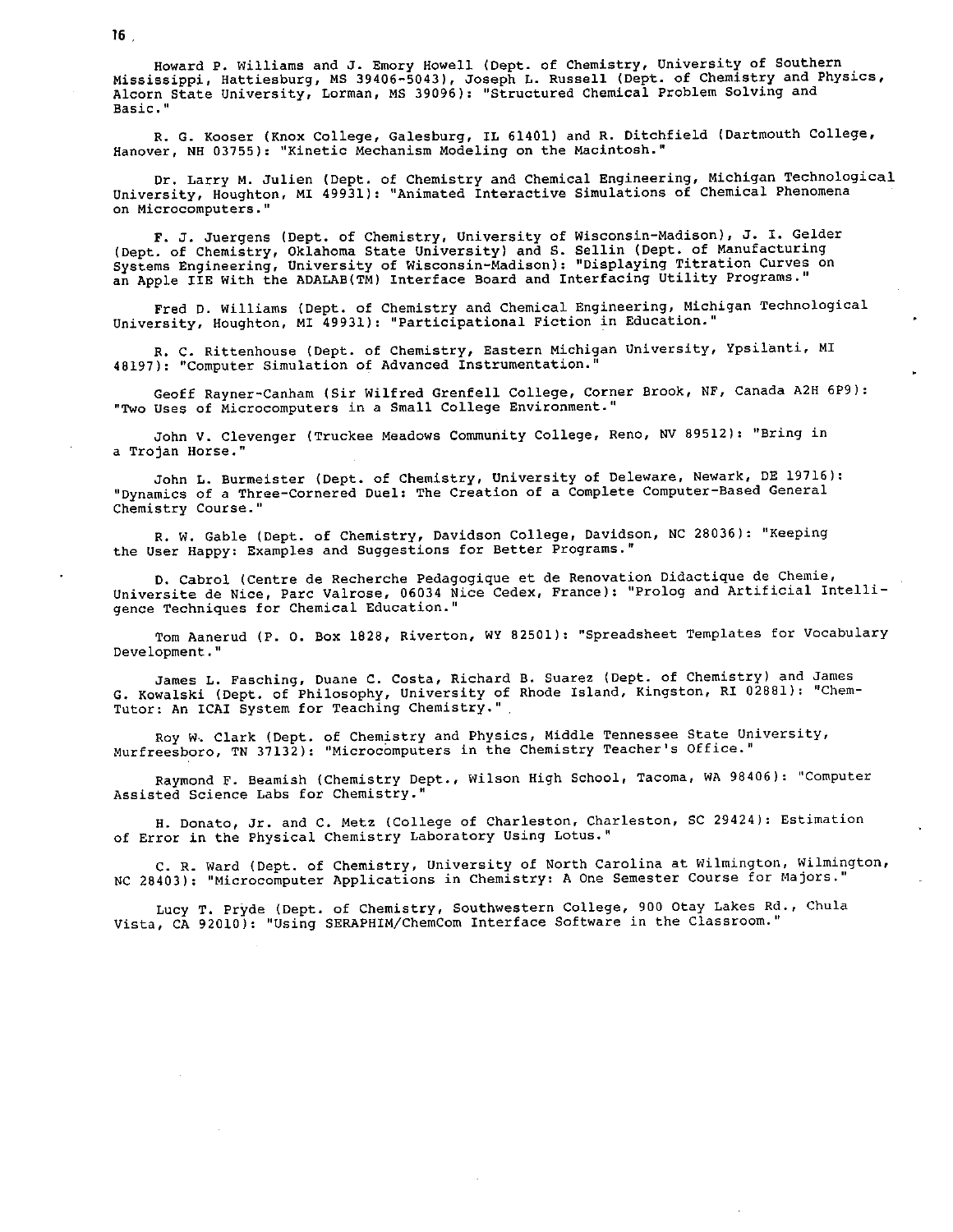#### COMPUTERS IN CHEMICAL EDUCATION NEWSLETTER

### SUBSCRIPTION RENEWAL FORM

The mailing list will be updated for the next issue of the Newsletter. If you wish to renew or initiate your subscription please fill out this form completely and return it with your remittance to:

> Dr. Donald Rosenthal Department of Chemistry Clarkson University Potsdam, NY 13676

Please check one: \_ Renewal \_\_\_\_ New Subscription  $\overline{U.S.A.}$  1 year for \$2.50  $\overline{C}$  years for \$4.50 All other countries  $\frac{1}{2}$  yr for  $\frac{1}{2}$ , 00  $\frac{1}{2}$  yrs for \$9.00 Payment MUST accompany this form. Please make a check or money order payable in U. S. funds to Computers jn Chemical Education Newsletter.

Back issues from 1981 to the present may be obtained at \$1.50 per issue. Issues appear in (1) March, (2)June, (3)September and (4 )December. Number of back issues ordered  $\_\_\_\$  \$1.50/ issue \$ Specify which issues --------------------

| <b>CITY</b>                                                                           | $STATE$ $ZIP$                   |  |  |  |  |  |
|---------------------------------------------------------------------------------------|---------------------------------|--|--|--|--|--|
|                                                                                       | PHONE NUMBERS Work ( ) Home ( ) |  |  |  |  |  |
|                                                                                       |                                 |  |  |  |  |  |
| Name of school or professional affiliation, if not indicated in<br>the above address. |                                 |  |  |  |  |  |

Please provide all information requested on the other side of this sheet.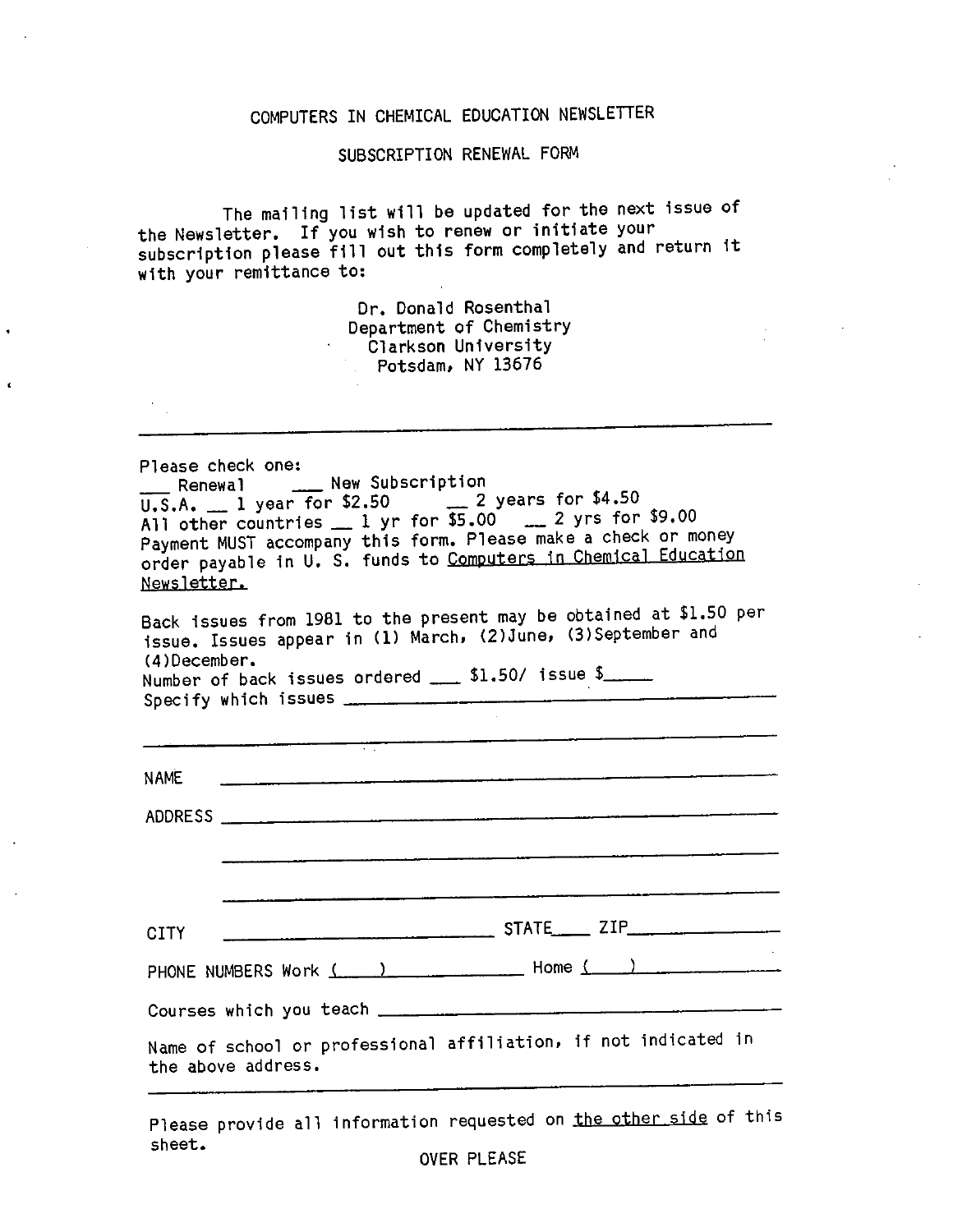| 1. Are you a member of the ACS?    | $\equiv$ Yes | $\equiv$ No |
|------------------------------------|--------------|-------------|
| Division of Chemical Education     | $\equiv$ Yes | $\equiv$ No |
| Division of Computers in Chemistry | $\equiv$ Yes | $\equiv$ No |

- 2. Brief description of hardware and software which you use.
- 3. Do you have telecommunications capabilities? \_\_ Yes \_\_ No 4. What communicates with what? Indicate any special software or hardware.
- 5. Do you have access to any networks? \_ Yes \_ No If so, p 1 ease identify.
- 6. Areas of Computer Activity and Interest

Leave the space provided below blank if you have no presen<sup>t</sup> interest or activity. 1 means a little, 2 means moderate, <sup>3</sup>considerable, and 4 with a consuming passion.

Use the space on the right to identify the courses in which the software or hardware is used. Identify the programming language(s), computer and any specialized hardware or instruments used.

> Degree of Interest Activity Description of Use

| CAI Drill and Practice<br>CATC (Comp. Assisted           |  |  |
|----------------------------------------------------------|--|--|
| Test Construction)<br>CMI (Comp. Managed                 |  |  |
| Instruction)<br>Simulation                               |  |  |
| Numerical Methods and<br>Statistics                      |  |  |
| Graphics<br>Software development                         |  |  |
| other than above<br>Interfacing<br>Laboratory Automation |  |  |
| Other (specify)                                          |  |  |

|                                          | <u>Use</u> | Personal Administrative<br><u>Use</u> | <u>Use in</u><br>Instruction |
|------------------------------------------|------------|---------------------------------------|------------------------------|
| Word Processing<br>Software Used         |            |                                       |                              |
| Electronic Spreadsheets<br>Software Used |            |                                       |                              |
| Data Bases<br>Software Used              |            |                                       |                              |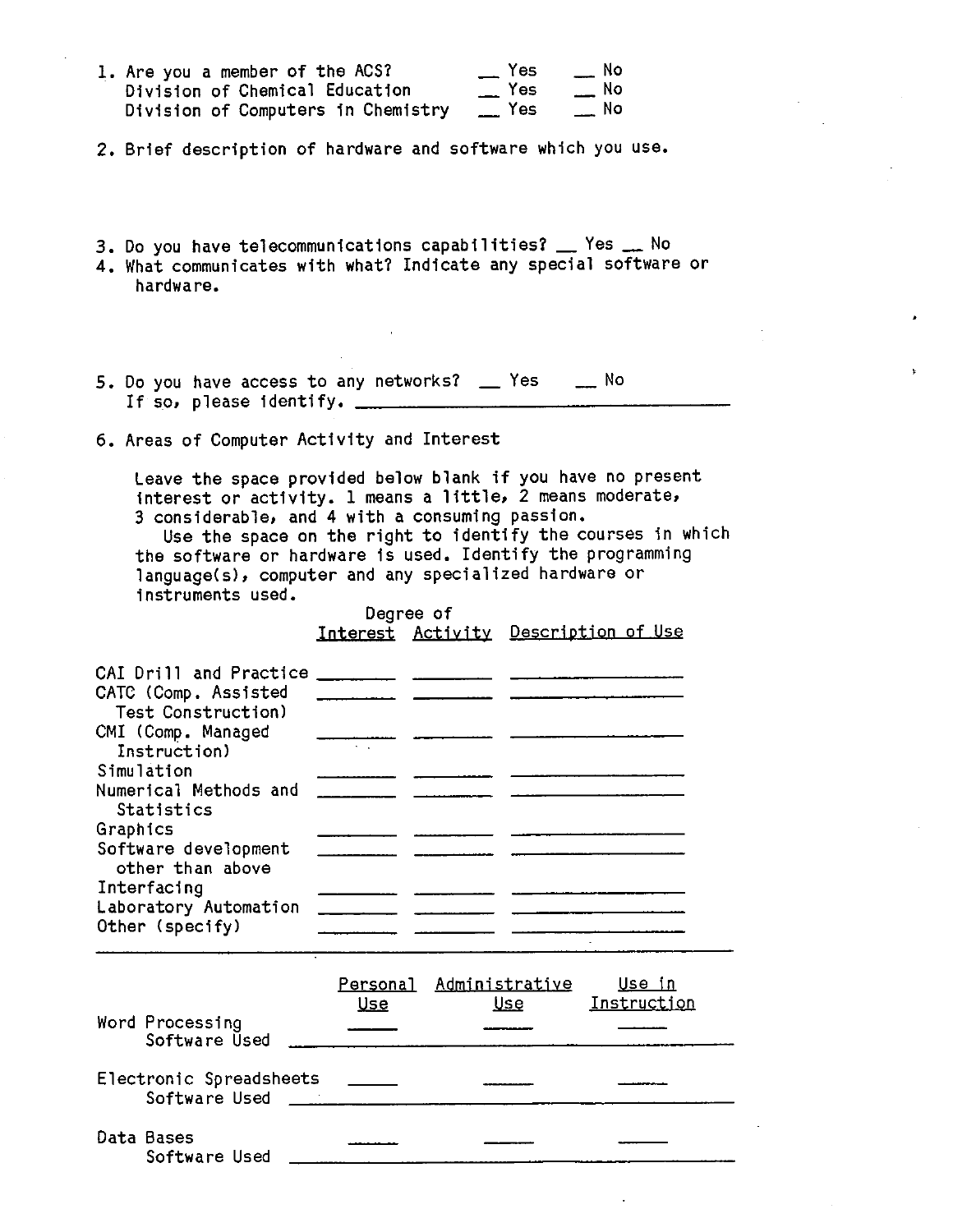## **WORKSHOPS, MEETINGS, CONFERENCES & COURSES**

Please send information to Donald Rosenthal, Editor. Describe the program, include location sponsoring group, dates, costs and who to contact for further details (name, address, and phone number). Information should be sent as far in advance as possible.

- April 20: SERAPHIM C.C.C.E. High School Teacher Workshop at Marion College, Marion, IN. This workshop has two basic objectives- To illustrate how microcomputers can be of use to a chemistry teacher and to provide an opportunity to preview representative samples of commercially available software. Joe Rich, Blackhawk Christian School, Fort Wayne, IN is the workshop leader. Contact Dr. Vickie Hess, 4201 South Washington Street, Marion, IN 46952 for additional information.
- April 28 May *3:* ACS National Meeting at Miami Beach, FL

人体

Symposia and general papers. High school and student affiliate programs. CHED symposia and general papers: might bonood and beasene with university of Utah, Salt meeting chair is kichard beciner, bethermore produce on Bachelor Degree Programs in Lake City, of 64112, (601 301 303). The Life of the Division of Computers in Computational Chemistry is being organized in the Division of Computers in Chemistry by Dr. Peter Lykos, Illinois Institute of Technology, Chicago, IL 60616.

May 17: SERAPHIM- c.c.c.E. Teacher workshop at Carl Sandberg H.S., 133rd and La Grange

Road, Orlando Park, IL 60462.<br>See April 20 listing for details. Contact Sherry Berman at the above addresss for **additional information.** 

May 30 - June 1: Personal Computer and STD Computer Interfacing for Scientific Instrument Automation at V.P.I. and State University, Blacksburg, VA.

<sup>A</sup>hands-on workshop with each participant wiring and testing interfaces. Directed by Mr. David E. Larsen and Dr. Paul E. Field. \$450 for 3 days. For more information contact Dr. Linda Leffel, c.E.C., v.P.I. state University, Blacksburg, VA 24061. (703) 961-4848

June 1: SERAPHIM - C.C.C.E. Teacher Workshop at Columbia Greene Community College, Hudson, NY 12534.

See April 20 listing for details. Contact Dr. Jeanne Gizare at the above addresss **for additional information.** 

June 10 - 14: VIIth International Conference on Computers in Chemical Research and Education at Garmisch-Partenkirchen in the Bavarian Alps, Federal Republic of Germany. Plenary lectures, poster presentations and a computer exhibit. For further information write Conference Office, Gesellschaft Deutscher Chemiker, Abt. Tagungen, P.O. Box 900440, D-6000 Frankfurt am Main 90, Federal Republic of **Germany.** 

June 24 - 26: Northeast Regional Meeting of the A.C.S., SUNY at New Paltz, New Paltz, NY 12561

Symposia on Computers in the Chemical Laboratory, Computing for Every College Student, and computer literature searching. General papers on computer applications. Contact J. Malmgreen, Eastern Alloys, Henry Henning Drive, Maybrook, NY 12543.

- July 29 -August 2: world Conference on Computers in Education in Norfolk, VA. Contact Gerald Engel, WCCE/85, Department of Computer Science, Christopher Newport College, Newport News, VA 23606.
- August 2 *5:* CHEM ED '85 at Montclair State College, Upper Montclair, NJ. **Workshops, demonstrations, presentations, poster sessions and computer sessions.**  Individual presentations demonstrating effective use of currently available software and hardware which can be used in the classroom. Approaches to problem sortware and hardware which can be about in Smith) and George (Dick Cornelius).<br>solving as illustrated by TK! Solver (Alan Smith) and George (Dick Cornelius). Computer Assisted Testing (Darell Beach) • Workshops on laboratory instrument **interfacing; and spread sheets, word processors and other aids to the chemistry**  teacher. A c.c.c.E./SERAPHIM software evaluation center will operate throughout the conference. Contact CHEMED '85, C/O Dorothy Lehmkuhl,56 Normal Avenue, Upper Montclair, NJ 07043 for further details.

July 28 - August 1: Seventh C.C.C.E. National Computer Workshops - East at Clarkson University, Potsdam, NY <sup>13676</sup> Six intensive workshops are planned. See detailed information elsewhere in this Newsletter. Contact: Donald Rosenthal at the above address (315-268-6647).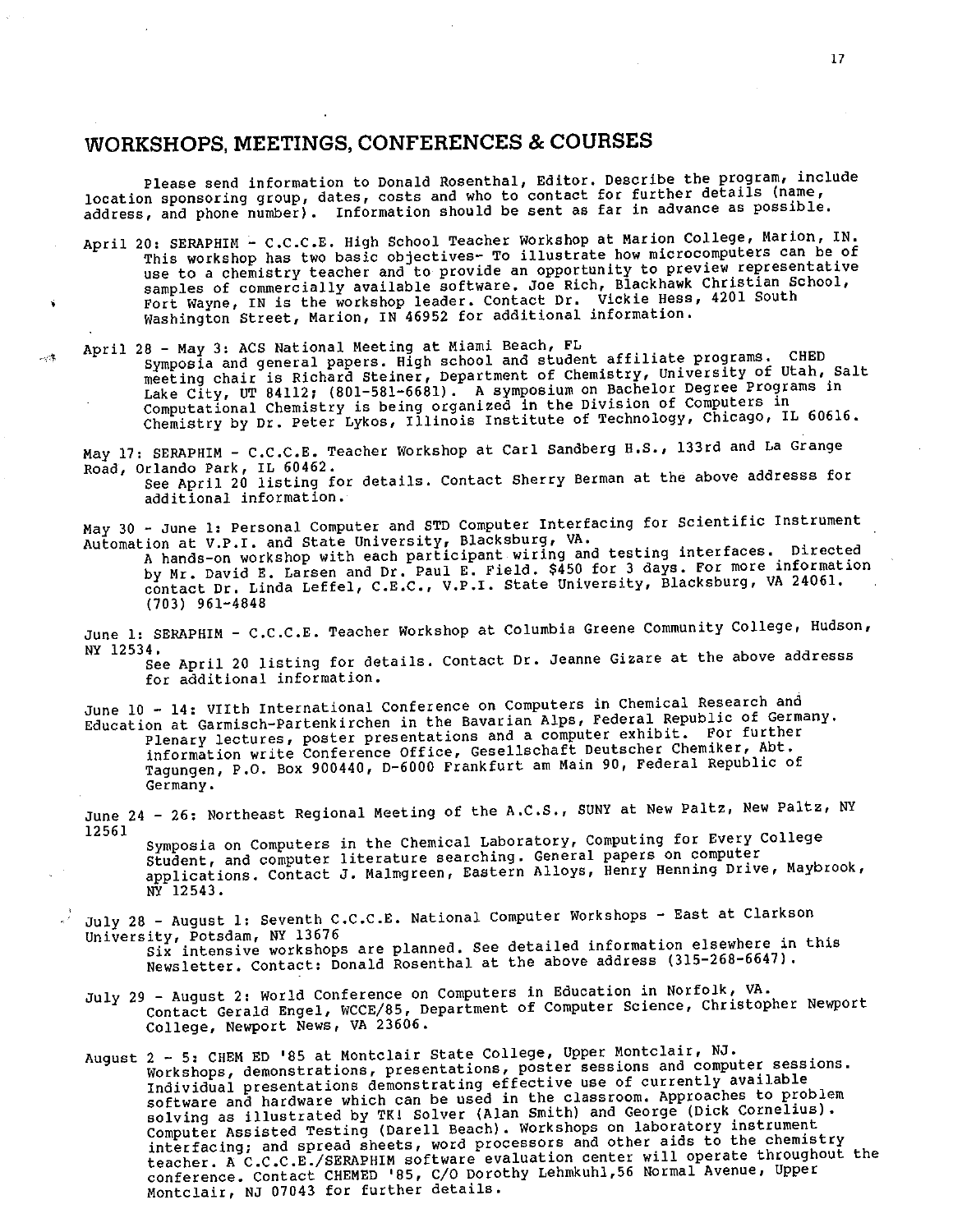August 11 - 15: Seventh C.C.C.E. National Computer Workshops - West at Truckee Meadows

Community College, 7000 Dandini Blvd., Reno NV <sup>89512</sup> Five intensive workshops are planned. see detailed information elsewhere in this Newsletter. Contact John Clevenger at the above address for additional details (Phone 702-673-7221) •

August 22 - 24: Personal Computer and STD Computer Interfacing for Scientific Instrument Automation, Washington, DC Similar to workshop being held May 30 - June 1. Refer to this entry for further

details. Workshop repeated in Greensboro, NC September 19 - 21.

August 23 - 28: IUPAC-sponsored 8th International Conference on Chemical Education in Tokyo

Write J. T. Shimozawa, Chemical Society of Japan, 1-5 Kanda-Surugadia, Chiyoda-ku, Tokyo, 101 Japan.

September 8 - 13: 190th ACS National Meeting in Chicago, IL Symposia, general papers and exhibits. Those wishing to present papers must submit four copies of an abstract with the original on an ACS abstract form by May 1 to William F. Coleman, Department of Chemistry, Wellesley College, Wellesley, MA 02181 (617-235-0320, ext. 3129)

October 18 - 19: First Eastern Small College Computing Conference at the University of Scranton and the Hilton at Lackawana Station.

n and the Hilton at Backawana Beation:<br>Designed to promote a free exchange of information among small college personnel<br>concerned with the use of computers in the academic environment. Intended to span concerned with the use of compared in die software, simulation, course management, curriculum development, computer literacy, the computing laboratory and curriculum development, computer ficeracy, and example on February 15th, notification of acceptance May 17th, completed papers are due by July 15th. Contact Professors Meinke and Beidler, ESCCC, University of Scranton, Scranton, PA 18510.

### WEST COAST COMPUTER WORKSHOPS SET FOR AUGUST ll-14ATRENO,NEVADA

Unanticipated circumstances have necessitated rescheduling the Seventh CCCE National Computer Workshops-WEST, previously announced for the Los Angeles area. Instead, the Workshops will be hosted in Reno, Nevada at Truckee Meadows Community College beginning Sunday, shops will be nosted in Reno, wevaud at fluckee headene meeting is co-chaired by Dr. John<br>August 11 and running through Thursday, August 15... The meeting is co-chaired by Dr. John Clevenger, Department of Chemistry, Truckee Meadows Community College 700 Dandini Blvd., Reno, NV 89512 and Dr. M. Lynn James, Department of Chemistry, University of Northern Colorado, NV 89512 and Dr. M. Lynn James, Department of Chemistry, Getting Started", Dr. Pat McIntyre,<br>Greeley, CO 80639. Workshops to be presented include "Getting Started", Dr. Pat McIntyre, St. Martin's College; "Development and Design of CAI", Dr. Stanley Smith, University of Illinois; "Computer Graphics for Chemistry", Dr. Jess Schilling, Trinity University; "Interfacing Laboratory Instruments and Microcomputers", Dr. James Currie, Pacific University; and "Software Evaluation", Dr. M. Lynn James.

Located in a well-known resort area, Truckee Meadows is only an hour's drive from Lake Tahoe. Registrants will be housed in casino hotels at special conference rates. For registration details, costs and other information, contact John Clevenger at the above address (phone (702) 673-7221) . Additional information on these workshops will be available in the June Newsletter.

## SEVENTH C.C.C.E. NATIONAL COMPUTER WORKSHOPS-EAST

The registration form for the National workshops to be held in Potsdam, NY, July The registration form for the Mational Mormon Conty the registration fee needs to<br>28th to August 1st, 1985 appears on the following page. should be made out to Clarkson 28th to August Ist, 1965 appears on the forfolding pagers should be made out to Clarkson<br>accompany the Registration Form. Checks or money orders with a shared bath between two accompany the Registration Form: Checks of money rooms with a shared bath between two<br>University, Housing will be provided in dormitory rooms with a shared bath between two rooms. The cost for single occupancy for four nights is \$52. Double occupancy is \$35 per rooms. The cost for single occupancy for four magnet in the registration form. Those<br>person. This revised rate is less than is indicated in the registration form. Those interested in making Potsdam the home base for a vacation may be interested in weekly room rates which are \$57 for single occupancy and \$43 per person for double occupancy. In rates which are \$57 for single occupancy and \$45 for Foreing distance of the Adirondacks<br>addition to local recreation Potsdam is within easy driving distance of the Adirondacks addition to local recreation Fotsuam is within easy virrings for<br>and Lake Placid, the Thousand Islands, Ottawa and Montreal. Persons planning to stay five or more days should request weekly rates.

18